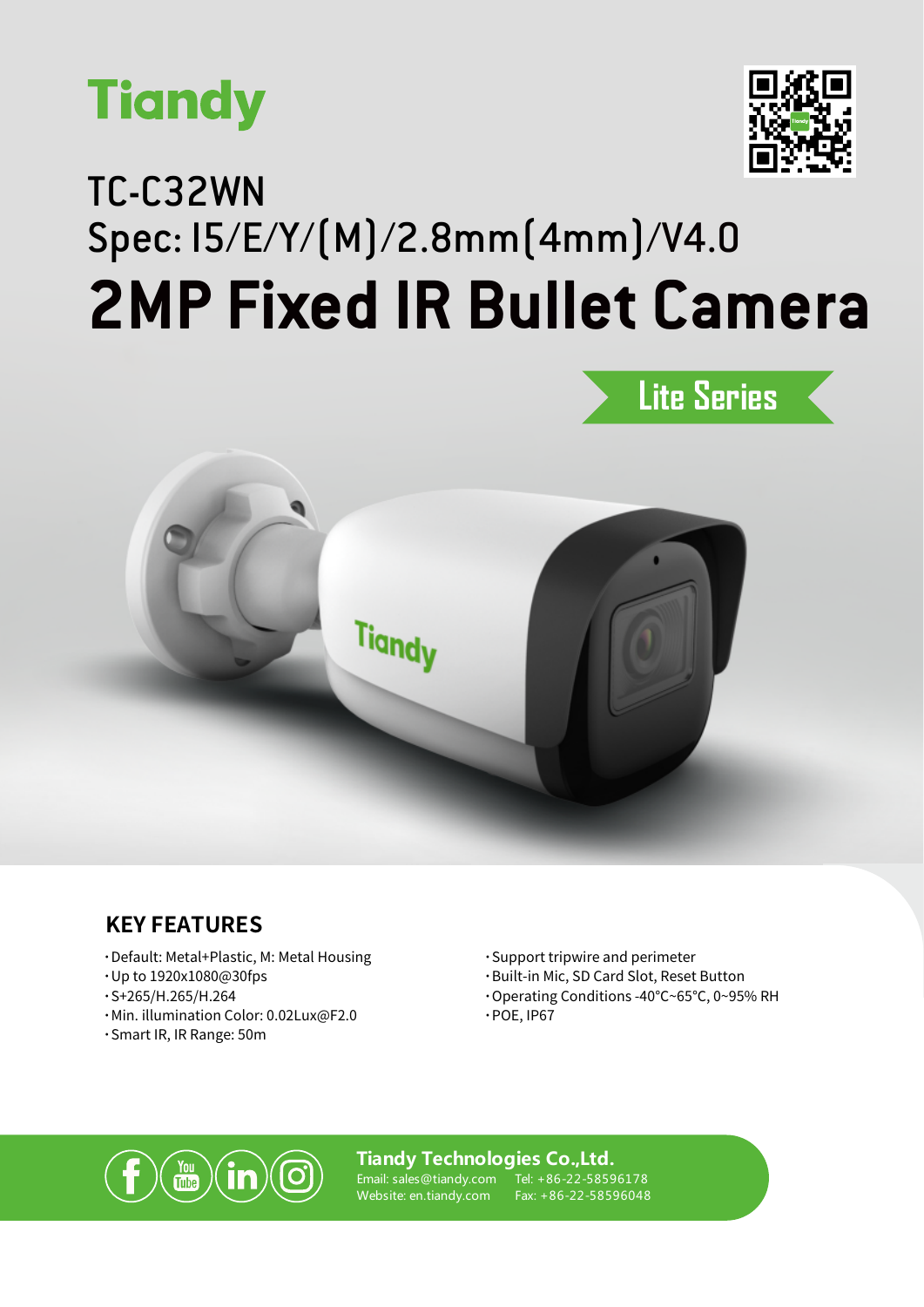## **Tiandy**

## **SPECIFICATIONS**

| <b>Camera</b>                |                                                                                           |
|------------------------------|-------------------------------------------------------------------------------------------|
| <b>Image Sensor</b>          | 1/2.8" CMOS                                                                               |
| <b>Signal System</b>         | PAL/NTSC                                                                                  |
| <b>Min. Illumination</b>     | Color: 0.02Lux@ (F2.0, AGC ON), B/W: 0Lux with IR                                         |
| <b>Shutter Time</b>          | 1s to 1/100,000s                                                                          |
| Day & Night                  | Dual IR Cut Filter with Auto Switch                                                       |
| <b>Wide Dynamic Range</b>    | Digital WDR                                                                               |
| <b>Angle Adjustment</b>      | Bracket, pan: 0° to 360°, tilt: 0° to 75°, rotate: 0° to 360°                             |
| Lens                         |                                                                                           |
| <b>Lens Type</b>             | Fixed                                                                                     |
| <b>Focus</b>                 | $2.8$ mm/4mm                                                                              |
| <b>Lens Mount</b>            | M12                                                                                       |
| <b>Aperture</b>              | F2.0, Fixed                                                                               |
| <b>FOV</b>                   | Horizontal field of view: 99.7° (2.8mm)/83.3°(4mm)                                        |
| <b>Illuminator</b>           |                                                                                           |
| <b>IR LEDS</b>               | 2                                                                                         |
| <b>IR Range</b>              | Up to 50 m                                                                                |
| Wavelength                   | 850nm                                                                                     |
| <b>White LEDs/Warmlights</b> | N/A                                                                                       |
| <b>Compression Standard</b>  |                                                                                           |
| <b>Video Compression</b>     | S+265/H.265/H.264                                                                         |
| <b>Video Bit Rate</b>        | 32 Kbps~6 Mbps                                                                            |
| <b>Audio Compression</b>     | G.711/G.711U/ADPCM                                                                        |
| <b>Audio Bit Rate</b>        | 8K~48Kbps                                                                                 |
| Image                        |                                                                                           |
| <b>Max. Resolution</b>       | 1920×1080                                                                                 |
| <b>Main Stream</b>           | PAL: 25fps (1920×1080, 1280×720, 704×576, 640×480)                                        |
|                              | NTSC: 30fps (1920x1080,1280x720, 704x480, 640x480)                                        |
| <b>Sub Stream</b>            | PAL: 25fps (704x576, 704x288, 640x360, 352x288)                                           |
|                              | NTSC: 30fps (704x480, 704x240, 640x360, 352x240)                                          |
| <b>Third Stream</b>          | N/A                                                                                       |
| <b>Image Setting</b>         | Saturation, brightness, contrast, sharpness, adjustable by client software or web browser |
| <b>Image Enhancement</b>     | BLC/3D DNR/HLC                                                                            |
| <b>ROI</b>                   | N/A                                                                                       |
| <b>OSD</b>                   | 16x16, 32x32, 48x48, adaptable size, Letters Such as Week, Date, Time, Total 3 Regions    |
| <b>Picture Overlay</b>       | N/A                                                                                       |
| <b>Privacy Mask</b>          | Yes, 4 regions                                                                            |
| <b>Smart Defog</b>           | Yes                                                                                       |
| <b>Feature</b>               |                                                                                           |
| <b>Alarm Trigger</b>         | Motion Detection, Mask Alarm, IP Address Conflict                                         |
| <b>Video Analytics</b>       | Tripwire, Perimeter                                                                       |
| <b>Early Warning(EW)</b>     | N/A                                                                                       |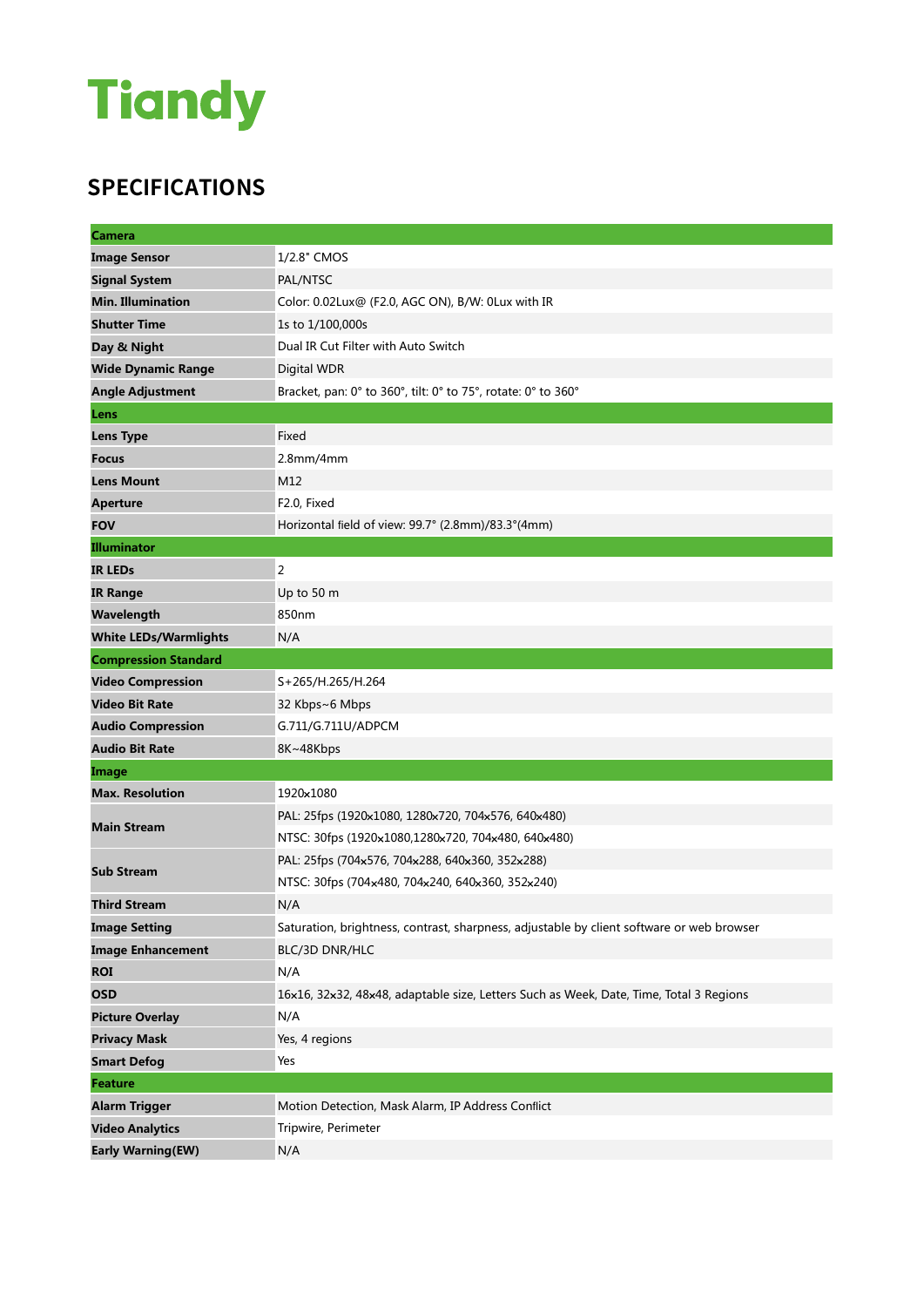# **Tiandy**

| <b>Network</b>                 |                                                                                                                                                                        |
|--------------------------------|------------------------------------------------------------------------------------------------------------------------------------------------------------------------|
| <b>ANR</b>                     | N/A                                                                                                                                                                    |
| <b>Protocols</b>               | TCP/IP, HTTP, FTP, DHCP, DNS, DDNS, MULTICAST, IPV4, NTP, UDP, Telnet, ICMP, RTP, RTSP, UPnP                                                                           |
| <b>System Compatibility</b>    | ONVIF (PROFILE S/T/G), SDK, P2P(Mutually exclusive with Profile G)                                                                                                     |
| <b>Remote Connection</b>       | $\leq$ 7                                                                                                                                                               |
| <b>Client</b>                  | Easy7, EasyLive                                                                                                                                                        |
| <b>Web Version</b>             | Web5                                                                                                                                                                   |
| <b>Interface</b>               |                                                                                                                                                                        |
| <b>Communication Interface</b> | 1 RJ45 10M/ 100M self adaptive Ethernet port                                                                                                                           |
| Audio I/O                      | Mic in                                                                                                                                                                 |
| Alarm I/O                      | N/A                                                                                                                                                                    |
| <b>Reset Button</b>            | Yes                                                                                                                                                                    |
| <b>On-board storage</b>        | Built-in Micro SD card slot, up to 512 GB                                                                                                                              |
| <b>General</b>                 |                                                                                                                                                                        |
| <b>Firmware Version</b>        |                                                                                                                                                                        |
| <b>Web Client Language</b>     | 15 languages<br>English, Russian, Spanish, Korean, Italian, Turkish, Simple Chinese, Traditional Chinese, Thai, French,<br>Polish, Dutch, Hebraism, Arabic, Vietnamese |
| <b>Operating Conditions</b>    | $-40^{\circ}$ C ~ 65 $^{\circ}$ C, 0 ~ 95% RH                                                                                                                          |
| <b>Power Supply</b>            | DC 12V±25%, PoE (802.3af)                                                                                                                                              |
| <b>Power Consumption</b>       | MAX: 6W(12V) MAX: 7W(POE)                                                                                                                                              |
| <b>Protection</b>              | IP67, Lightning protection, surge protection and voltage transient protection meets EN 55035:2017                                                                      |
| <b>Heater</b>                  | N/A                                                                                                                                                                    |
| <b>Dimensions</b>              | 160.8×68×74.5mm (6.33×2.68×2.93 inch)                                                                                                                                  |
| Weight                         | Metal+Plastic: 0.3Kg (0.66lb) Metal: 0.48Kg (1.06lb)                                                                                                                   |

\* Listed resolutions are only selectable options. It does not mean that all streams can work at their maximum resolution at the same time.

### **AVAILABLE MODEL**

**TC-C32WN SPEC: I5/E/Y/2.8MM/V4.0 TC-C32WN SPEC: I5/E/Y/4MM/V4.0 TC-C32WN SPEC: I5/E/Y/M/2.8MM/V4.0 TC-C32WN SPEC: I5/E/Y/M/4MM/V4.0**